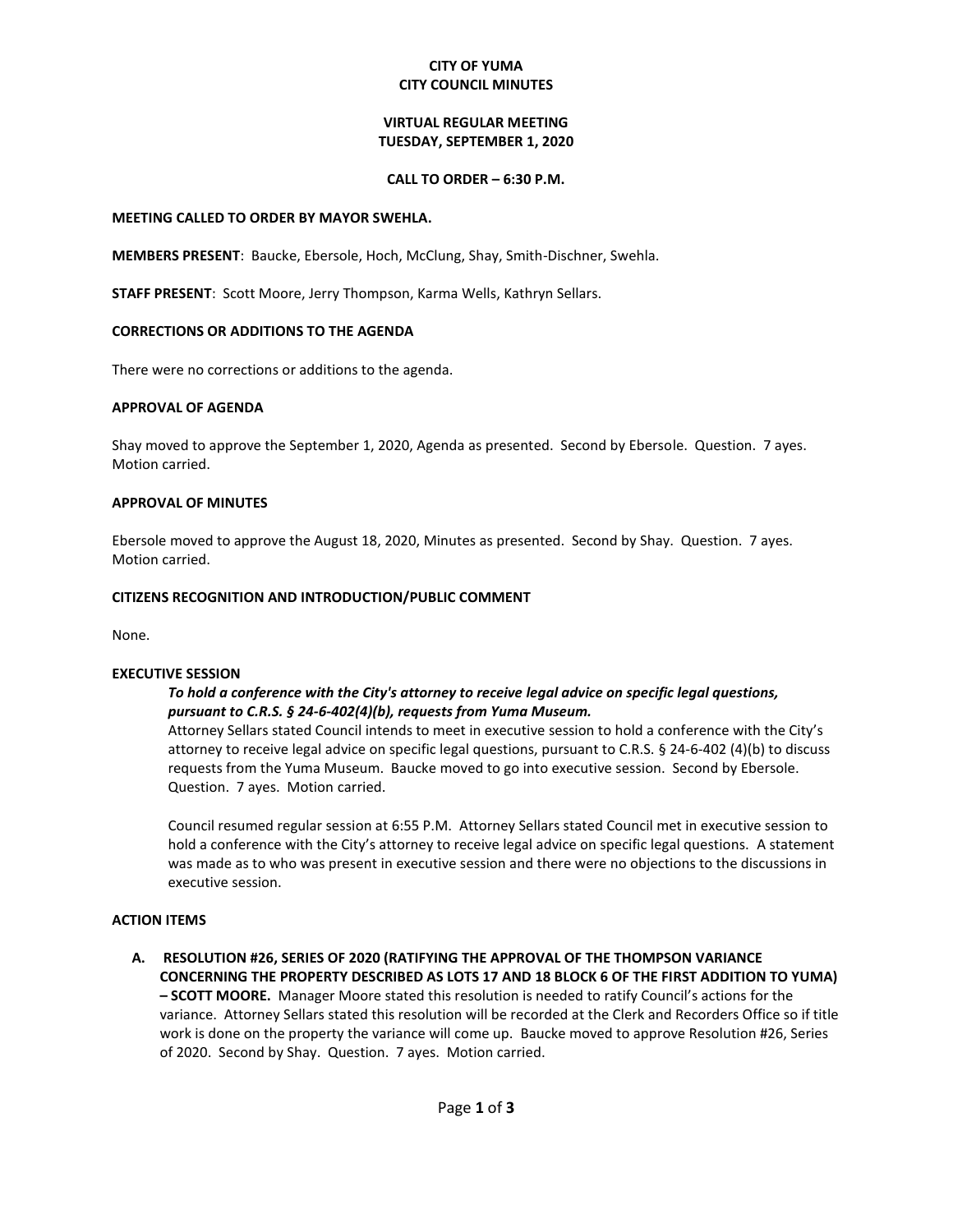- **B. AMEND ART GALLERY PERMIT DATE FOR THE ORPHANAGE – LOCAL LICENSING AUTHORITY, KARMA WELLS.** Clerk/Treasurer Wells stated The Orphanage received an Art Gallery permit earlier in the year. One date that was approved earlier has a conflict and Mr. Richard Birnie is requesting to change the date of October 3 to October 4, 2020. McClung moved to approve the amendment to the Art Gallery Permit. Second by Ebersole. Question. 7 ayes. Motion carried.
- **C. LIQUOR LICENSE RENEWAL FOR NELSON INN – LOCAL LICENSING AUTHORITY, KARMA WELLS.**  Clerk/Treasurer Wells stated Mr. Rich Nelson turned in the paperwork to renew the liquor license for Nelson Inn. Baucke moved to approve the liquor license renewal for Nelson Inn. Second by Shay. Question. 7 ayes. Motion carried.
- **D. FIRST READING ORDINANCE #7, SERIES OF 2020 (FRANCHISE AGREEMENT WITH BLACK HILLS COLORADO GAS, INC) – SCOTT MOORE.** Manager Moore stated this has to do with a franchise agreement with Black Hills. This is a 15 year agreement. The franchise fee will be 3%. The franchise will be reviewed every 5 years. Ebersole moved to approve on first reading Ordinance #7, Series of 2020. Second by Hoch. Question. 7 ayes. Motion carried.
- **E. RESOLUTION #27, SERIES OF 2020 (TRAINING AGREEMENT WITH ANNE TEMPLAR) – SCOTT MOORE.**  Manager Moore stated this resolution is for a training agreement for an EMT who currently works for the City of Yuma and who wishes to go to paramedic school. This agreement is similar to two others done in the past. This agreement binds her for 3 years. Without these types of things, it is hard to get a paramedic for our EMS service. Ebersole moved to approve Resolution #27, Series of 2020. Second by Baucke. Question. 7 ayes. Motion carried.

# **F. DISCUSSION OF REQUESTS FROM MUSEUM**

Baucke moved to give the Museum \$12,500 this year to go with the History Colorado Grant and if the grant is not received, the money is to be returned to the City. Second by Smith-Dischner. Question. 7 ayes. Motion carried.

- **1. CONSIDERATION AND POSSIBLE ACTION ON RESOLUTION AUTHORIZING WORK ON MUSEUM BUILDING.** McClung moved to approve Resolution #28, Series of 2020 for the Museum to work on the Yuma Museum. Second by Shay. Question. 7 ayes. Motion carried.
- **2. ACTION TO AUTHORIZE MAYOR TO EXECUTE GRANT APPLICATION.** Shay moved to authorize the Mayor to execute the grant application. Second by Ebersole. Question. 7 ayes. Motion carried.
- **G. CONSIDERATION OF CREDIT CARD FEE WAIVER – KARMA WELLS.** Clerk/Treasurer Wells stated it is time for Council to decide if they would like to continue the credit card fee waiver. Clerk/Treasurer Wells reviewed the number of users and the dollar amounts paid for utilities. Discussion was held. McClung moved to extend the credit card fee waiver until Colorado is no longer under COVID restrictions. Second by Shay. Question. 7 ayes. Motion carried.
- **H. APPROVAL OF BILLS – KARMA WELLS.** Clerk/Treasurer Wells provided Council with an additional list of bills. Baucke moved to approve the bills. Second by Shay. Question. 7 ayes. Motion carried.
- **I. PURCHASES IN EXCESS OF \$5,000 – SCOTT MOORE.** Manager Moore stated Chief Thompson has an item over \$5,000. Chief Thompson stated he has a non-budgeted item for approval. The Police Department applied for and received a grant for \$16,940 for improvements to the shooting range. Chief Thompson would like approval to be able to spend the \$16,940. Baucke moved to approve the expenditure of \$16,940 for the shooting range improvements. Second by McClung. Discussion. This will cover 4" of road base at the bottom of the clay pit where the shooting range is. Question. 7 ayes. Motion carried.

# **ADDITIONAL BUSINESS**

None.